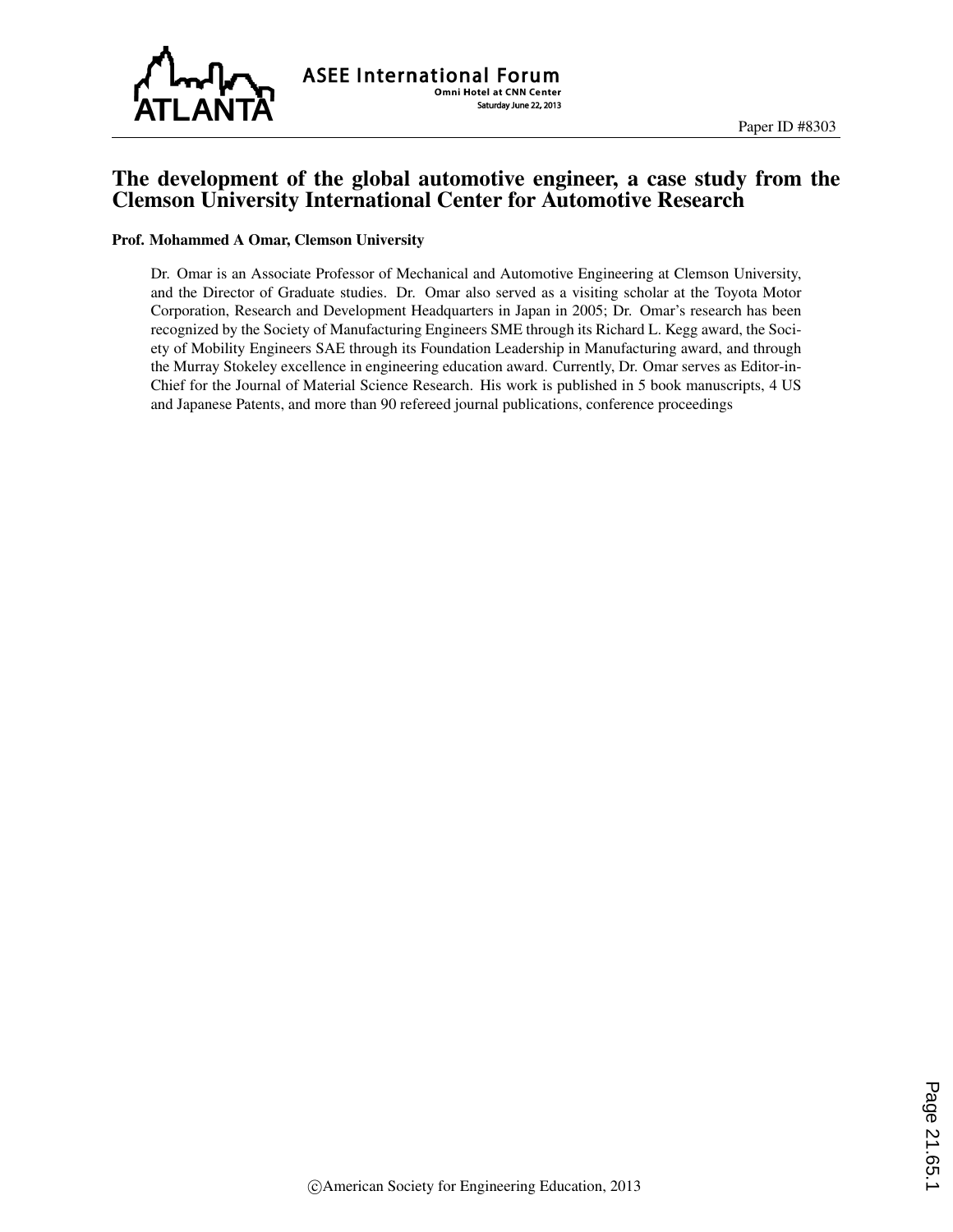#### **The Development of the Global Automotive Engineer, a case study from the Clemson University International Center for Automotive Research**

### **Abstract**

The presented study discusses a multifaceted, four step approach conceived and implemented by the Clemson University, to compose a graduate-level curricula for global engineering education, with focus on automotive engineering. The study presents both the preparation and the implementation levels, at the Clemson University International Center for Automotive Research CU-ICAR. The work will be purposefully presented in terms of four steps; first, conceiving the curricula to balance between the global issues related to the sustainability of the transportation systems, and the strategic national issues related to job creation and advanced manufacturing. Secondly, assembling an interdisciplinary character through unique educational and research structures. The third step discusses the students' recruiting mechanisms and the orientation process. Lastly, the fourth step is presented via the tools, collaborations, and initiatives implemented to foster the global nature of the program and ensure its relevance. In addition to partnering with international research centers and governmental agencies via flagship projects and competence centers.

Key words: Automotive Engineering, Global Engineer, Organizational learning, Curricula development

### **1- Introduction:**

Engineering education has been going through a phase of continuous shifts in response to changes in its operating environment; specifically due to changes in the societal and economic conditions. To illustrate with examples, the Accreditation Board of Engineering and Technology ABET have proposed several changes to its accreditation criteria over the past few years in an accelerated fashion to cope with the aforementioned issues, Cheever<sup>1</sup> indicated five different proposed changes to the ABET criteria from 2003 to 2008. These proposed changes highlight the accelerated pace of change in engineering education in recent years, which come after the ABET comprehensive studies that led to the approval of the milestone Engineering Criteria 2000 in 1996. Ernst<sup>2</sup> indicated that since the founding of the ASEE in 1893 every decade had a milestone study that changed the engineering education focus from course content to the development of students as emerging professionals. Another example is the shift in engineering education focus between the pre and post-World War II; specifically following the 1955 Grinter<sup>3</sup> 3 year study.

The current ABET criteria reaffirm a set of core engineering skills coupled with a second set of professional skills. The professional skills focus on communication skills, teamwork, ethics and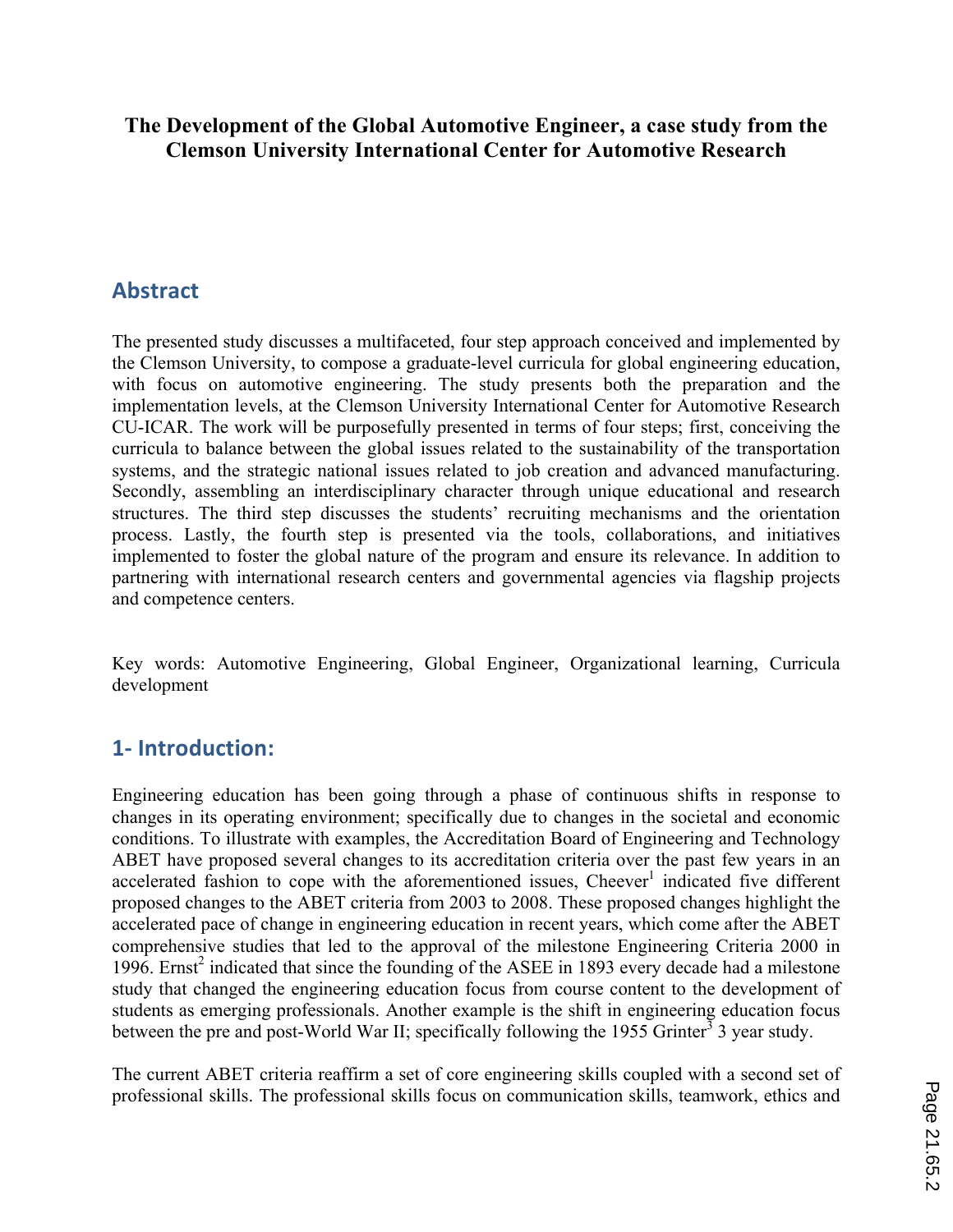professionalism; in addition to "awareness skills" as coined by Shuman<sup>4</sup> et al, which translates into engineering within the global and the societal contexts coupled with life-long learning and the knowledge of contemporary issues. Moreover, there is a recent trend of what can be called "Add-on" skills that come to complement the core engineering and science content; such as the innovation and entrepreneurship skills in addition to the system level thinking. Similarly, the spread of dual engineering-business degrees can be considered part of this trend.

Moreover, more and more engineering firms and industries are recognizing cultural-awareness as an important attribute of successful engineer. Such companies even try to train their engineering workforce to be more globally ready so that they yield a flexible workforce that can be deployed in and collaborate with the company's different locations and teams. Such in-house training is typically offered through foreign language courses and overseas deployment. This trend is most evident in the automotive industry. Thusly, the current manuscript presents and discusses the multi-faceted approach applied by the Clemson University when developing its automotive engineering program. The presented study will first discuss the special attributes of the automotive industry that render it the most aware and sensitive to the global context. Subsequent sections will introduce the curricula development while highlighting its global aspects and the operational plan set in place to ensure the delivery of such curriculum.

# **2- The Global nature of the automotive industry**

Inspecting the automotive industry and its operating environment; specifically its customer base, governing bodies, and competition style, demonstrates following unique attributes that make such industry most globally aware:

- *Market dynamics,* this refers not to the changes in one market but to the emerging of new markets with different buying trends. Currently, the automotive industry classify their markets into; established markets, mainly North American and West European markets, and Emerging markets that include the BRICS countries; in more words; Brazil, Russia, India, China and South Africa. Inspecting the geographical locations and cultural attributes of these markets reveal the global identity of the automotive industry, since each market is composed of different customer expectations and different perception of value. To provide an example, the Chinese market is made up of customers who are looking to own their "very first" vehicle, which shift their focus from the quality and reliability of the product onto the quality and cost of after-sale services [according to a study by the China Association of Quality CAQ in 2002]. Additionally, each of the mature markets have established their own National Standards Setting Bodies or NSBs to coordinate the automotive industry level standards and their reconciliation into the international standards, however some of these NSBs have been "aggressively and successfully promoting its technology practices to other nations around the world through its own standard process and through its national representation" American National Standards Institute<sup>5</sup>, which include specific regulations to that market for example the CEN environmental legislation. This means that the automotive engineer should be aware of such standards in addition to the national standards of each market.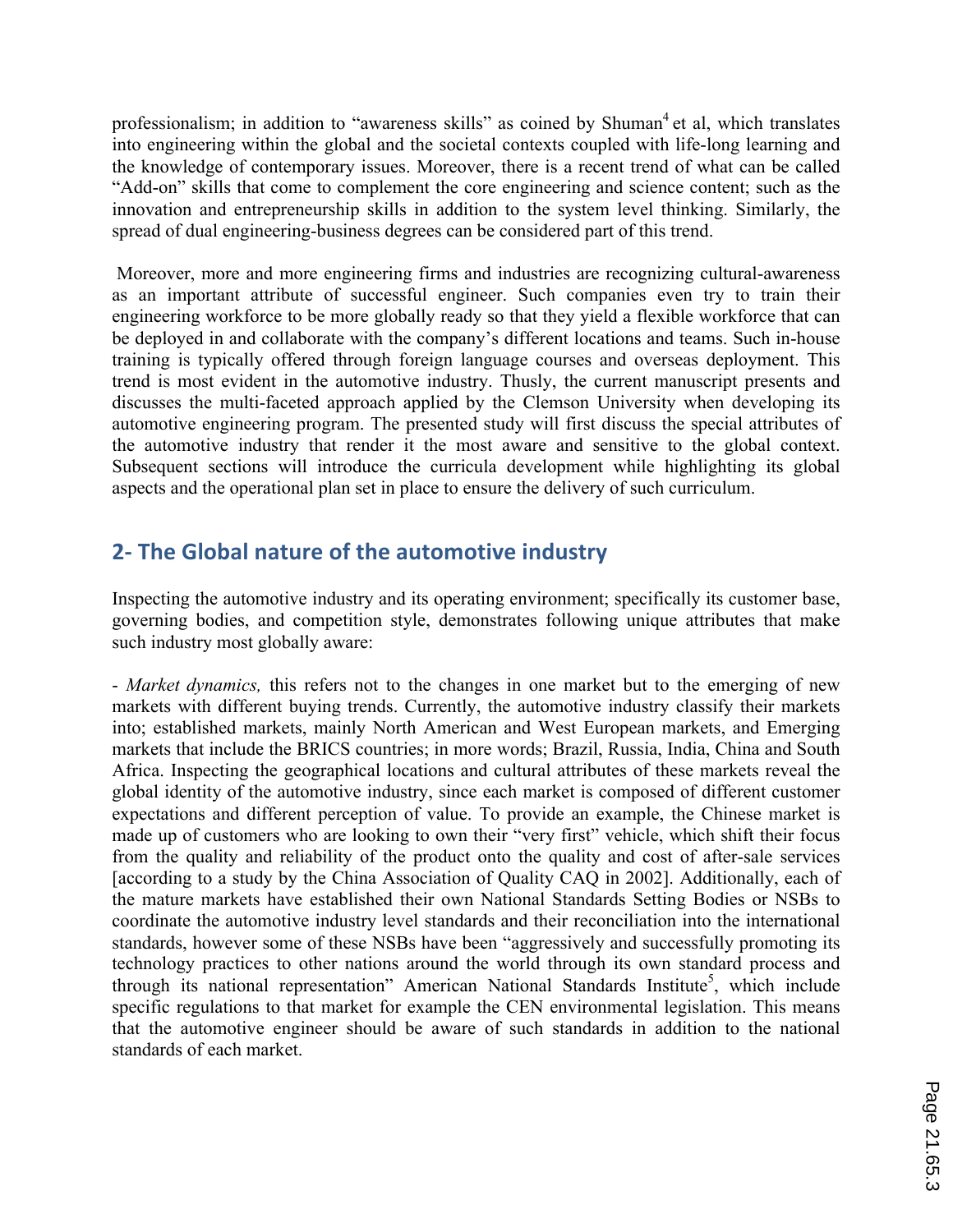- *The Global Nature of the Competitors* even in the same market. Since the 1980's the Asianpacific Original Equipment Manufacturer OEMs have not only penetrated into the established markets but have also dominated it with their different production styles and suppliers' strategies. This have motivated the automotive engineers of North America and Europe to practice the Just-In-Time JIT delivery of goods and services and apply the Japanese Kanban and Andon systems to synchronize their production lines, while understanding that some of these concepts such as the Poke-Yoke are context-sensitive (specific to the labor force).

- *The automotive industry has pioneered the development and the usage of advanced engineering communication tools* through the Information Technology IT offerings. Such tools include a full suite of Computer Aided Engineering; Computer Aided Drafting and Design CAD, Computer Aided Manufacturing CAM, etc. Such tools have facilitated new modes of remote collaborative engineering work.

- *The automotive industry recognized the need to develop organizational learning systems* with global focus. An example of such learning systems is the Rover Group Learning Business or RLB, initiated in 1990, and the Volvo partnership with Renault in 1993 and with Mitsubishi in 1996 to establish cross-industry learning initiatives; more detailed studies on the organizational learning in the automotive industry see  $\overline{O}$ mar<sup>6</sup> et al.

# **3- The Clemson University Approach**

In 2006, the Clemson University established the International Center for Automotive Research or CUICAR on 250 acres of land to host the automotive engineering Masters and PhD programs. This program is established based on comprehensive market studies that highlighted the need for an automotive research and educational presence in the South Eastern region of the United States, to help deliver a unique engineering workforce that the automotive industry demands. The program is structured to provide two offerings; a Masters degree designed to provide the technical skill-set that an automotive company requires for its operational activities such as running the production system, process and product control, and working with suppliers. The second offering is a PhD degree that delivers the research workforce that can develop and innovate new technologies and products.

#### **3-1 Curricula Development and Design**

Recognizing the fact that engineering curricula have been traditionally slow when responding to industrial demands, and typically lack the "real-world" preparations demanded by industry as highlighted by Miller<sup>7</sup>. So there is a need to develop a curricula design-structure that utilizes an objective methodology and uses the industry input to yield a set of educational offerings that cater to the professional and awareness skills required to develop the global automotive engineer. Beasley<sup>8</sup> of Clemson University created and applied a design optimization approach for undergraduate curriculum development, which aimed at optimizing the course offerings subject to accreditation constraints, facilities, advisory board feedback, and faculty time. In addition to more expanded work by Beasley and Elzinga $9$  in 1996 that complemented the aforementioned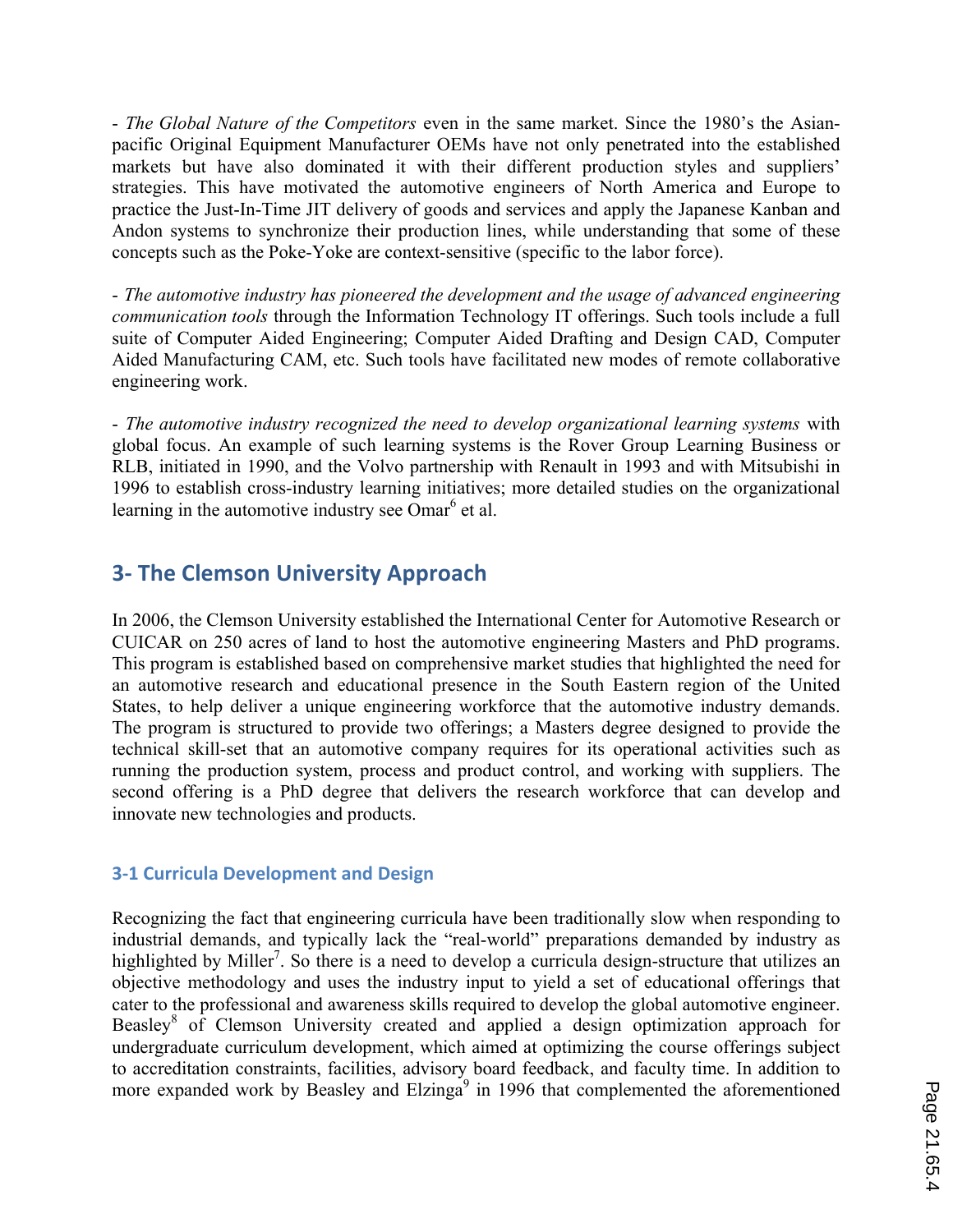approach with quality-related continuous improvement concepts. Shea and  $West^{10}$  also developed a structured methodology using design tools for curriculum development.

The automotive engineering program designed its curricula through a two step process; the first included the core-engineering skill-set identification through industry surveys that asked the automotive OEMs and suppliers about the specific core-engineering skills that are vital for the automotive engineering, still not delivered through current mechanical, electrical, chemical engineering disciplines, in addition to the professional type skills they require. The survey results are then analyzed and implemented into a Quality Function Deployment matrix to match the voice of customer and the proposed course offerings in terms of content and scope. Several faculty workshops inspected the QFD results and tried to balance the depth and breadth of the proposed courses. A sample of the QFD is displayed in figure 1, showing the OEM capabilities and its translation into specific concepts and how it relates to the curricula structure in terms of core course, minor courses, and technical electives. Another of QFDs are developed to address the automotive suppliers' needs and sought technical and professional skills; the OEMs focused on process related skills while the suppliers requested product specific specialties, more details are found in Mears and  $Omar<sup>11</sup>$ .

| OEM<br>Capabilities                                                                                                       | OEM<br>Concepts                                | Core       |            |                   |            | <b>System Stem Required</b> |                         |            |            |                   | Minor |                | Tracks |                |                          |            |                |                |
|---------------------------------------------------------------------------------------------------------------------------|------------------------------------------------|------------|------------|-------------------|------------|-----------------------------|-------------------------|------------|------------|-------------------|-------|----------------|--------|----------------|--------------------------|------------|----------------|----------------|
|                                                                                                                           |                                                | AuE<br>880 | AuE<br>881 | <b>AuE</b><br>882 | AuE<br>883 | AuE<br>831                  | AuE<br>832              | AuE<br>833 | AuE<br>834 | <b>AuE</b><br>835 | M1    | M <sub>2</sub> | T1     | T <sub>2</sub> | T <sub>3</sub>           | T4         | T <sub>5</sub> | T <sub>6</sub> |
| Vehicle<br>Development:<br>Process and<br>Integration<br><b>Tools and</b><br>Methods<br>(C1)                              | Vehicle<br>Architecture                        |            | x          |                   |            |                             | x                       |            |            |                   |       |                |        |                | 885                      |            |                |                |
|                                                                                                                           | Development<br>Process and<br>Tools            |            |            | x                 |            |                             | х                       |            |            |                   |       |                |        |                | 875<br>876<br>884<br>885 |            |                |                |
|                                                                                                                           | <b>Vehicle Testing</b>                         |            |            |                   |            |                             | x                       |            |            |                   |       |                |        | 825<br>826     |                          |            | 887            |                |
|                                                                                                                           | <b>Problem Solving</b><br>Methods and<br>Tools |            |            | x                 |            |                             | x                       |            |            |                   |       |                |        |                |                          |            |                |                |
|                                                                                                                           | <b>Quality Methods</b>                         | x          |            | х                 | х          |                             | х                       |            |            |                   |       |                |        | 826            |                          | 867<br>868 |                |                |
|                                                                                                                           | <b>Cost Structures</b>                         | x          |            |                   |            |                             | $\overline{\mathbf{x}}$ |            |            |                   | x     |                |        |                |                          |            |                |                |
| Manufacturing<br>: Process,<br>Tools and<br>Development:<br>Focus on OEM<br>and NOT<br>Component<br>Manufacturing<br>(C2) | Supplier<br>Integration                        | x          |            |                   |            |                             |                         | x          |            |                   |       |                |        |                |                          | 867<br>868 |                |                |
|                                                                                                                           | <b>Flexibility</b> in<br>Manufacturing         |            |            |                   |            |                             |                         | x          |            |                   | х     |                |        |                | 876                      | 867<br>868 |                |                |
|                                                                                                                           | <b>Quality Methods</b><br>in Manufacturing     | x          |            |                   |            |                             |                         | x          |            |                   |       |                |        |                |                          | 867<br>868 |                |                |

Figure 1; QFD sample for the manufacturing related courses within the automotive engineering program

The second step, which is more relevant to the present study topic, is the professional skills identification. The results from this step indicated a consensus on following items; the curricula should provide the students with: opportunities to work and interact with teams of different expertise and nationalities, explicit instruction and courses on communication skills, understanding of the system level thinking (organization level), and explicit teaching on skills related to engineering projects such as problem solving, resolving conflicts, time management, idea creation and presentation to different audience levels.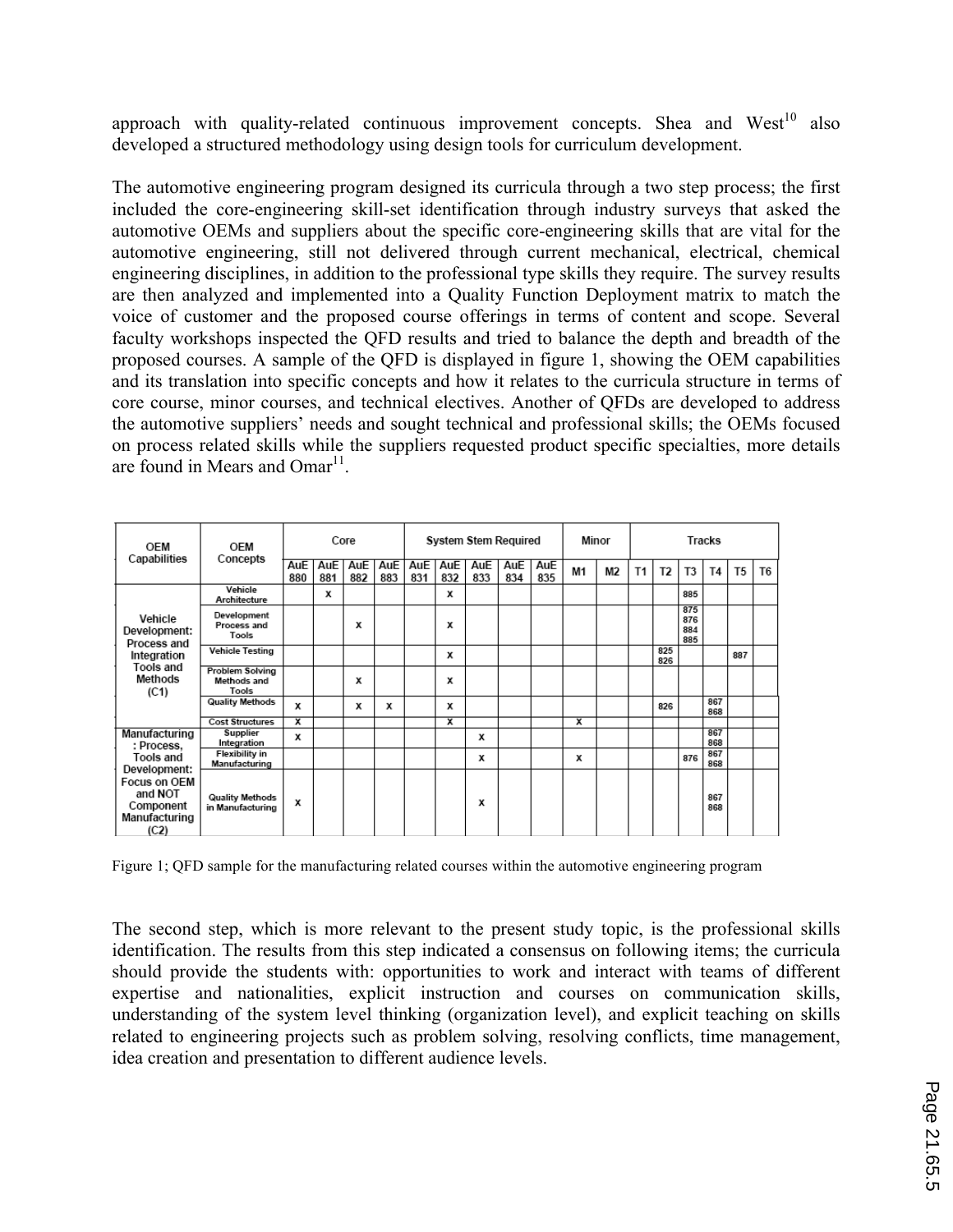Thusly, the automotive engineering curriculum established its course offerings in three levels, as depicted in figure 2; level 1 covers the core-engineering courses mandatory for all the students in the program, the next level addresses specific specialties in automotive manufacturing, vehicular electronics, vehicle performance, in addition to a certificate program. The third level covers the professional skills and include the cultural immersion, foreign language courses, in addition to courses in policy, and management. The third level courses are also mandatory to all students in the program. Designing the curriculum in this fashion is meant to integrate the engineering competency within a cultural, global context. In other words, the student going through this program will have to communicate his/her engineering knowledge through practical experience within a global environment. Additionally, the sequence of the course offerings ensured the students are exposed to all three levels every semester of their study.



Figure 2, the automotive engineering curriculum development structure, Omar<sup>6</sup>

The cultural immersion courses included an international internship program, where each student will have to spend 6 months working for an automotive OEM or supplier overseas. The internship program is further structured to bear academic credit worth 6 hours, and graded across two semesters by an internship faculty advisor who monitors the student performance and record the employer feedback through a structured questionnaire that covers the student understanding and implementation of the core-engineering tools; in addition to the cultural immersion and communication aspects. The second part of the cultural immersion experience is the participation in the seminar series program at CUICAR, which is designed to host international expert speakers. The third cultural immersion component is achieved through a mandatory foreign language education, where each student should demonstrate competency in a foreign language as a graduation requirement. The automotive engineering program delivered concentrated language classes, in addition the automotive engineering program library had full suite of foreign language education software packages.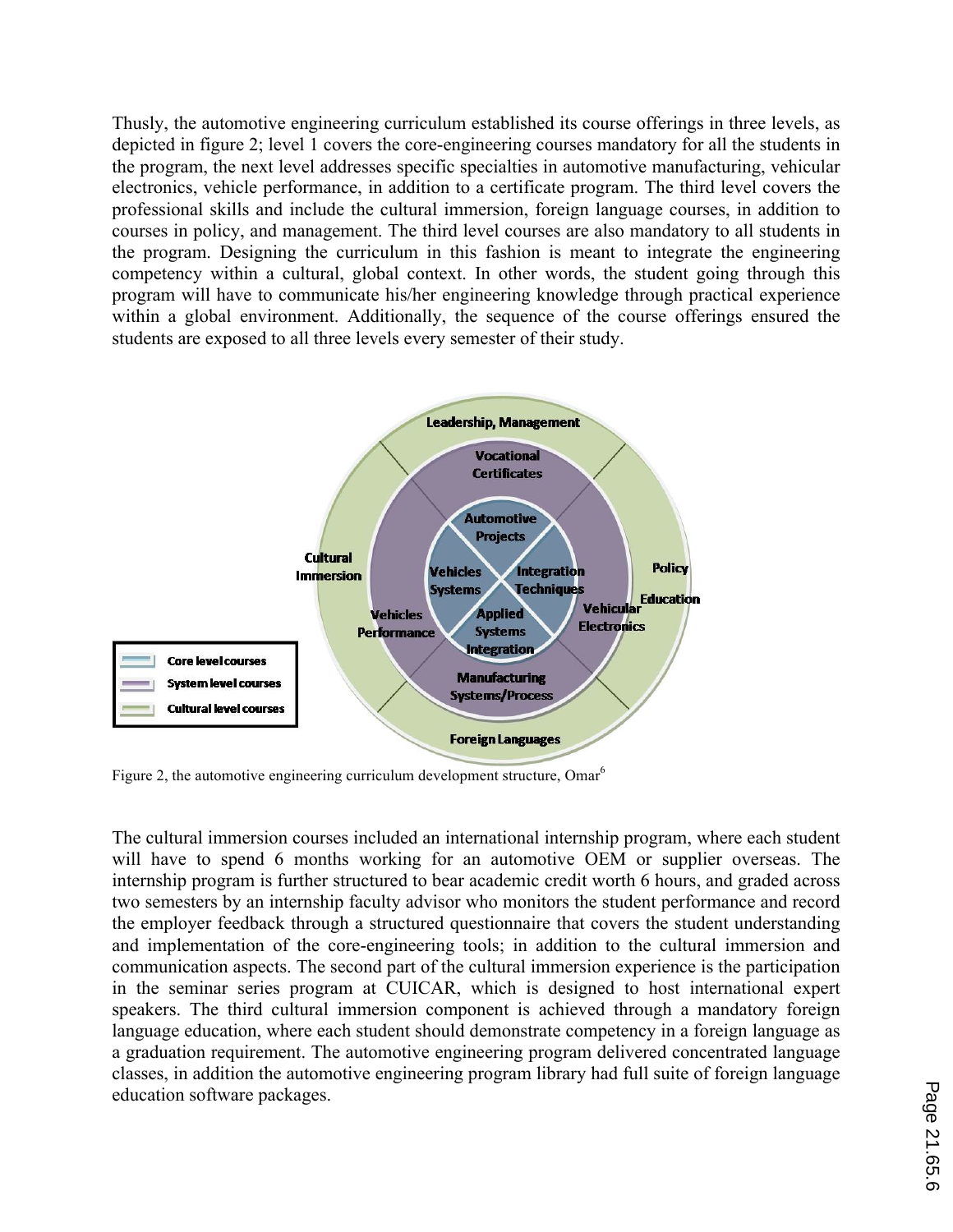#### **3-2 Interdisciplinary Character**

One of the guiding principles of the automotive engineering program at Clemson University is the program interdisciplinary character. To ensure that the interdisciplinary character is integrated into the program and through the student educational experience, the hiring of the program faculty targeted faculty expertise in computer science, mechanical, electrical engineering, business and management, in addition to psychology. Additionally, the program faculty are recruited with industrial experience and with academic backgrounds, coming from 11 different countries. This diverse faculty composition ensured the interdisciplinary global character; through the faculty teaching styles and methods in addition to their research topics and methodologies, which created a balanced educational experience that exposes the students to the research and innovation opportunities that exist at the boundaries of disciplines and to the different teaching styles that exist internationally.

To further exploit the interdisciplinary character in educating global engineering, the students are continuously asked to solve multifaceted engineering problems that are context sensitive. Such problems included the design of sustainable mobility solutions for different markets, to help the students recognize the resource availability per region, and the legislative and societal structures that exist in that region before designing or selecting specific technologies.

#### **3-3 Student recruiting, and cultural initiatives**

The process of student recruiting is designed to selectively attract a diverse student body nationally and internationally. The admission efforts recognized the need to attract students from different regions within the United States, and from different countries. The current student cohort represents around 14 different countries coming from 6 different engineering disciplines in addition to mathematics. The recruiting mechanisms focused on students with BS degrees in any engineering discipline, mathematics or applied science; additionally the recruiting targeted students with different levels of expertise; even though the program have several newly BS graduates; the average post-BS working experience of the current students is around 2.5 years. Students with post-BS industrial experience had higher appreciation of global interactions and have been very active in advising new international students. This recruiting effort is meant to create not only a diverse student body but also an in-homogenous student population to incite more dynamics in student academic life; hence more cultural awareness.

To further enrich the student cultural experiences; upon admission each student is asked to post his/her picture along with a one-page description about him/herself in the student common area to help introduce and assimilate him/her into the student body; additionally a student organization (called the CUICAR student association) invites the incoming students into variety of cultural events that include; the German lunch, which is an event for automotive engineering students studying German to have lunch together while speaking only German during the lunch period.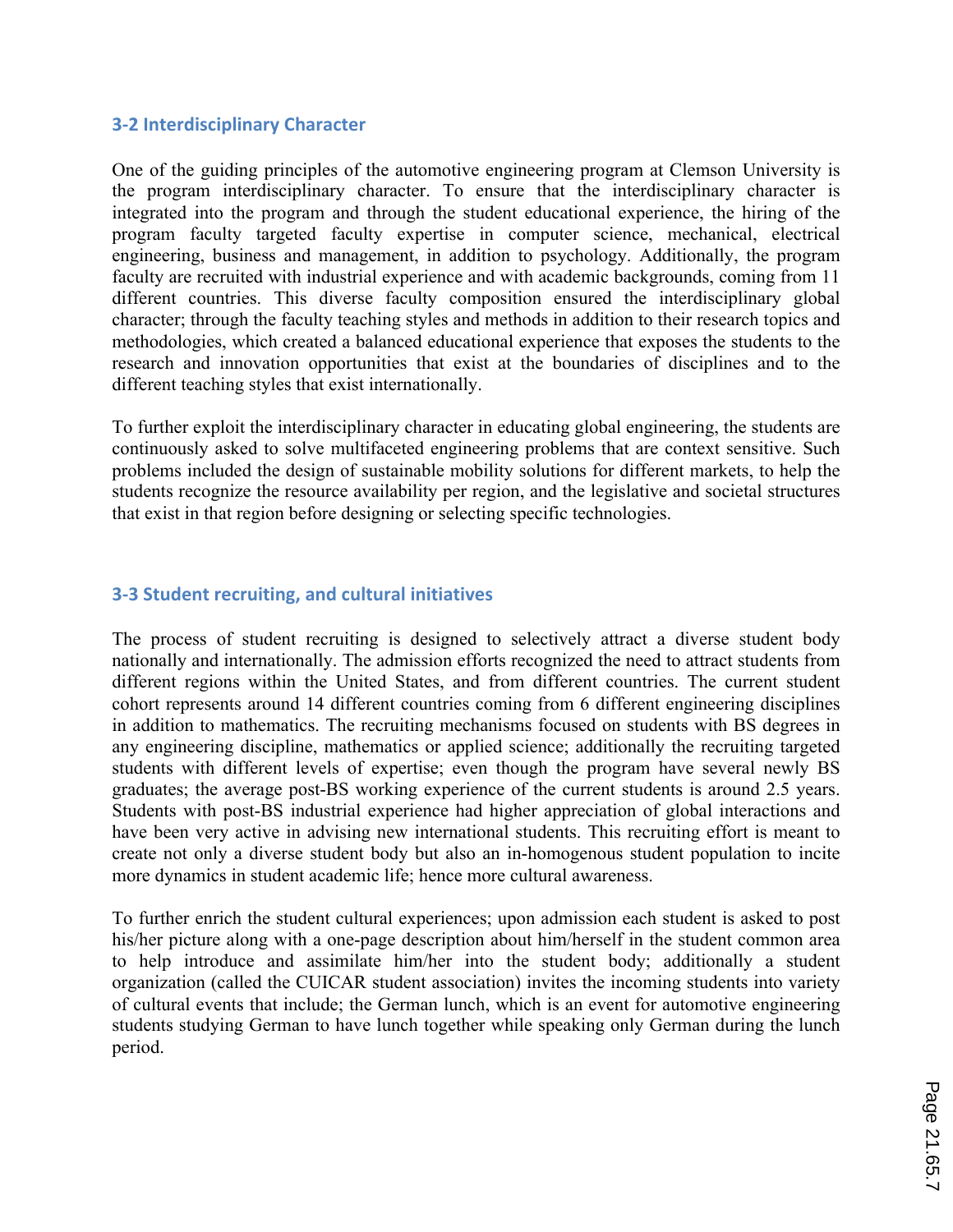# **4- Conclusion:**

The presented study discussed the different tools and mechanisms deployed by the Clemson University newly created Automotive Engineering Department to help develop the global automotive engineering skill set. The manuscript discussed the objective approach assisted with decision-making tools, namely QFD, in developing the automotive engineering programs curricula. Additionally, the study highlighted the unique aspects that make the automotive industry the most proactive in terms of the global engineering education. Furthermore, the text discussed methods used to reinforce the cultural immersion aspect of the student learning experience through international internship program and foreign language competency. Moreover, the role of the interdisciplinary research and education in addition to diverse student body is discussed.

### **5- References:**

[1] Cheever, E., Change in ABET criteria over the past several years, http://www.swarthmore.edu/NatSci/echeeve1/Ref/ABET/ChangesInABETCriterea.html, last accessed March  $11^{th}$ , 2013

[2] Ernst, E.W., "Editor's Page," Journal of Enginneering Education,Vol. 83, No. 2, 1994, p.101.

[3] Grinter Report, published in the Journal of Engineering Education,Vol. 83, No. 1, 1994, pp.  $74 - 93.$ 

[4] Shuman, L.J., Bestererfield-Sacre, M., McGourty, J., "The ABET professional skills can they be taught? Can they be assessed?" Journal of Engineering Education,Vol. 94, No. 1, 2005, pp. 41  $-55.$ 

[5] American National Standards Institute, ANSI 2002a: National Standards Strategy for the United States, Washington DC, ASNI publication.

[6] Omar, M. A., Kurfess, T., Mears, L., Kiggans, R. "Organizational learning in the automotive manufacturing; a strategic choice", Journal of Intelligent Manufacturing*,* ISSN 0956-5515, DOI 10.1007/s10845-009-0330-6. 2009

[7] Miller, M. H., "Industry internships as a tool for curriculum development", Seattle, WA, USA, ASEE, Washington, DC, 1998

[8] Beasley, D. E., Biggers, S. B., "Curriculum development: an integrated approach", Atlanta, GA, USA, IEEE, 1995

[9] Beasley, D. E., Elzinga, D. J., "Curriculum innovation and renewal", Washington, DC, United States, American Society for Engineering Education, Washington, DC 20036, USA, 1996